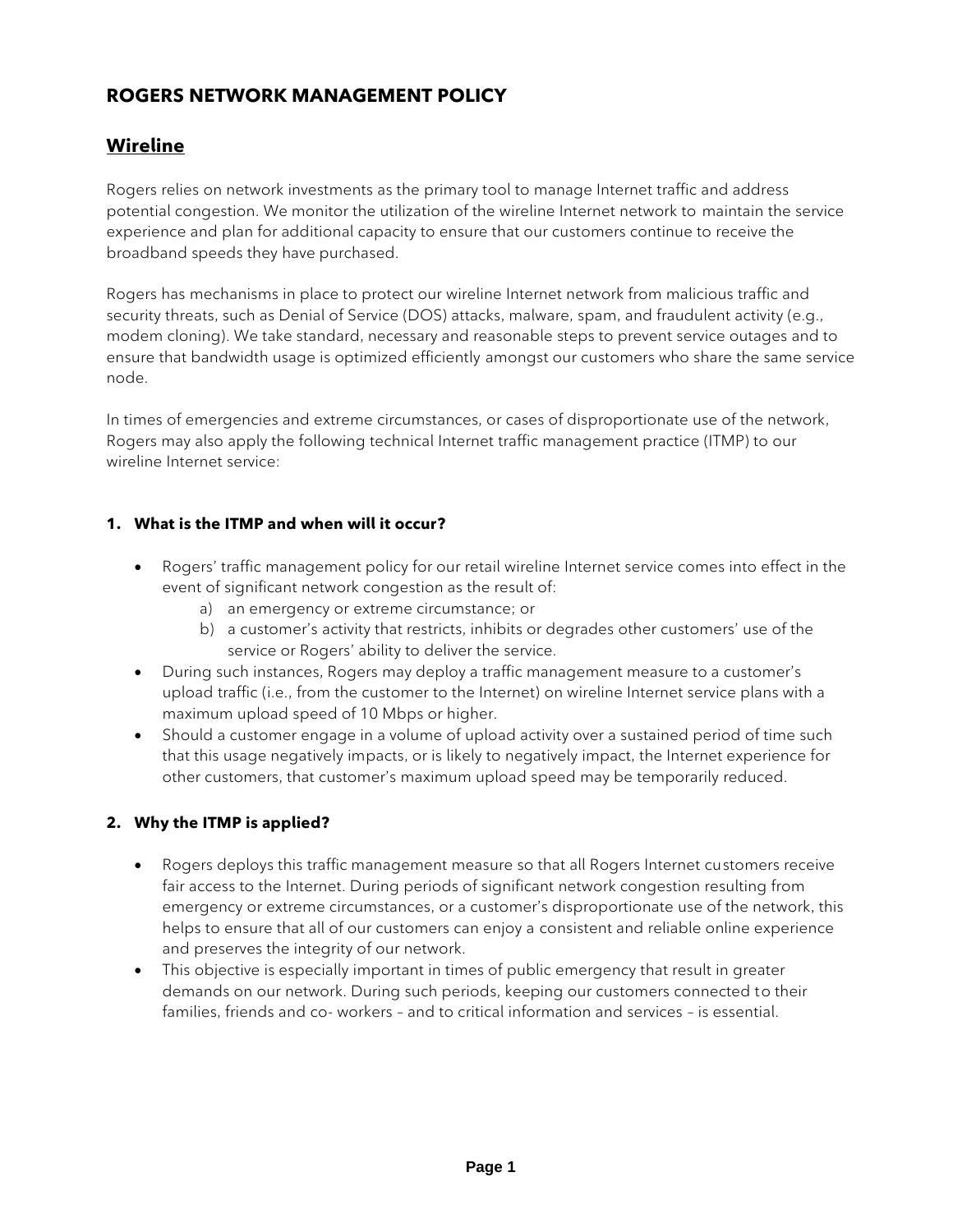#### **3. What type of Internet traffic (e.g., application, class of application, protocol) is subject to the ITMP?**

- No specific application or protocol is specifically targeted through this traffic management policy.
- Only data upload activity described under #1 above may be subject to traffic management. Download traffic is not managed.
- Rogers' traffic management policy is designed to reduce the impact of extreme, data-intensive activity by individuals during a congested period in order to leave resources open for more customers engaging in real-time interactive activities.

### **4. How the ITMP will affect a user's Internet experience, including the specific impact on speeds?**

- If a customer's maximum upload speed is temporarily reduced as a result of this ITMP, it may take longer to upload larger volumes of data.
- Under the ITMP, maximum upload speeds will be maintained at levels that will continue to support real-time interactive activities, such as online banking, web-browsing, social networking, audio/video conferencing, online gaming and VoIP services.
- For the vast majority of our customers, their Internet experience is unaffected by our traffic management policy.

## **Wireless Home Internet and Wireless Business Internet**

Wireless Home Internet (WHI) is a home Internet product delivered over the Rogers wireless network. Wireless Business Internet (WBI)<sup>1</sup> is a business Internet product delivered over the Rogers wireless network.

Rogers continually invests in spectrum and our networks to keep pace with demand and alleviate potential congestion. During an emergency or extreme circumstance, or times of congestion, we may redistribute network capacity and manage WHI and/or WBI traffic for customers on both our limited and unlimited usage packages to provide relative prioritization to our mobile traffic. This ensures that capacity is distributed fairly amongst all users of our wireless network and can provide better speeds to the majority of wireless customers. Most customers should not be affected, as this policy only impacts a small number of WHI and/or WBI customers in areas where demand for mobile usage is greater than the available network capacity. During times of congestion, WHI and/or WBI customers may be affected and they may notice temporarily slower download and/or upload speeds. However, all WHI and WBI traffic is treated equally, including all online content, applications and classes of service.

Specific packages may also have Internet traffic management practices applied as outlined in their data management policies (as listed below):

[WHI/WBI Unlimited Packages \(with High-Speed Usage Allotment\) Data Policy](https://www.rogers.com/cms/pdf/WHI-WBI-unlimited-with-high-speed-usage-allotment-data-policy-EN.pdf)

<sup>&</sup>lt;sup>1</sup> Including Wireless Business Internet - Flex.